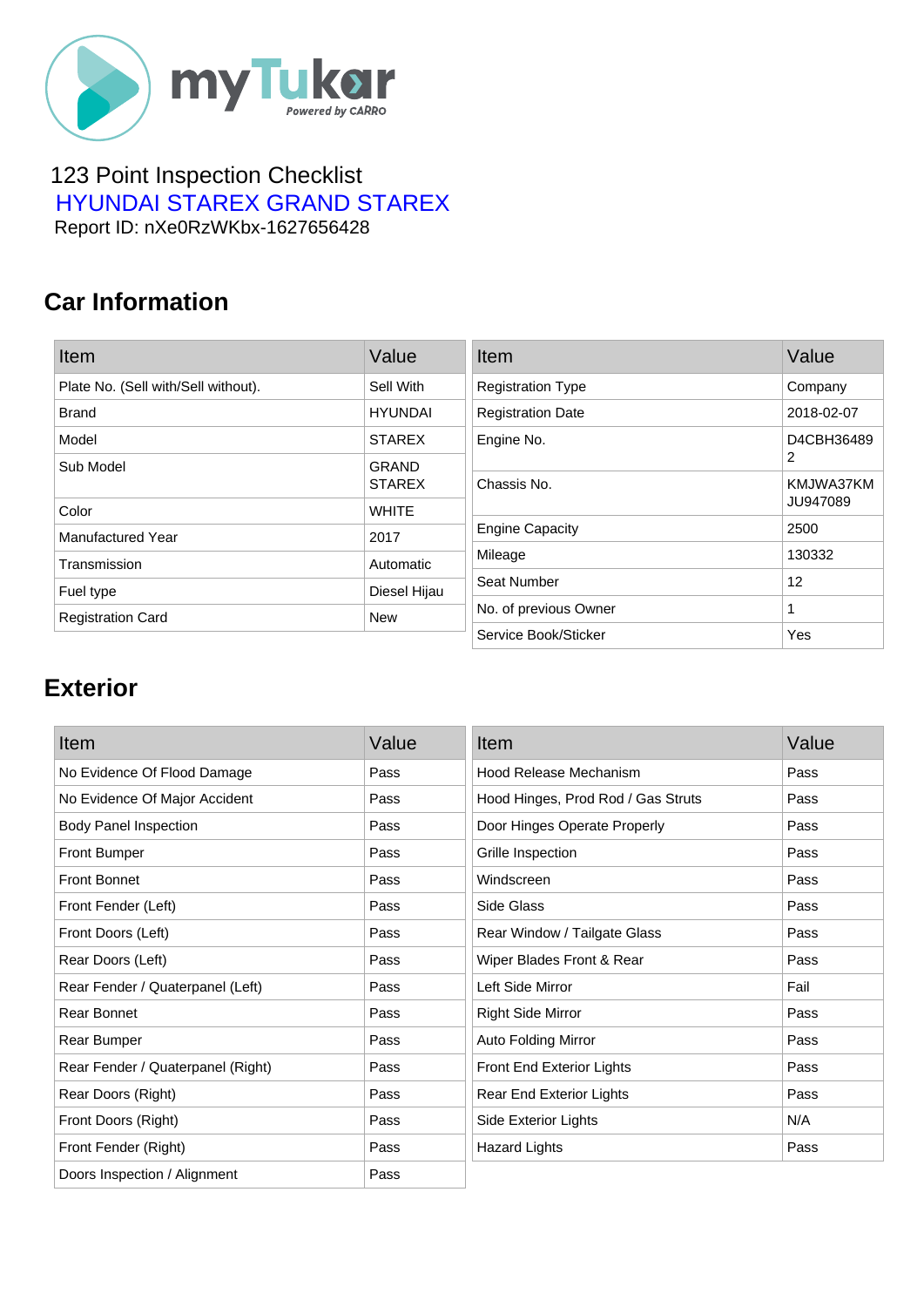## **Interior**

| Item                                 | Value | Item                                         | Value |
|--------------------------------------|-------|----------------------------------------------|-------|
| Airbags                              | 2     | Sun Visors, Vanity Mirror & Light            | Pass  |
| Safety Belts                         | Pass  | Dashboard                                    | Pass  |
| Radio / Cassette / Cd/Dvd Player     | Pass  | Dashboard Drawer                             | Pass  |
| Antenna                              | Pass  | <b>Interior Carpet</b>                       | Pass  |
| Alarm / Theft Deterrent System       | Pass  | <b>Floor Mats</b>                            | Fail  |
| <b>Speakers</b>                      | Pass  | Door Trim & Door Panels                      | Fail  |
| Reverse Camera                       | N/A   | Headlining                                   | Fail  |
| Air Conditioning System              | Pass  | <b>Front Seat</b>                            | Fail  |
| Air Conditioning Switch Panel        | Pass  | <b>Rear Seat</b>                             | Fail  |
| Center Armrest / Console             | N/A   | Seat & Head Restraint Adjustment             | Pass  |
| <b>Front Aircon Vents</b>            | Fail  | <b>Folding Seats</b>                         | Pass  |
| <b>Rear Aircon Vents</b>             | Pass  | <b>Heated Seats</b>                          | N/A   |
| Clock                                | Pass  | <b>Cooled Seats</b>                          | N/A   |
| Tilt / Telescopic Steering Wheel     | Pass  | Sunroof / Moonroof                           | N/A   |
| <b>Steering Wheel Controls</b>       | N/A   | Convertible Top                              | N/A   |
| <b>Steering Wheel Condition</b>      | Fail  | Door Handles                                 | N/A   |
| Horn                                 | Pass  | Push Start Button System                     | N/A   |
| Indicator Light                      | Pass  | <b>Central Locking System</b>                | Pass  |
| <b>Warning Light</b>                 | Pass  | <b>Power Window Controls</b>                 | Fail  |
| <b>Tripmeter And Odometer</b>        | Pass  | <b>Remote Boot Release</b>                   | N/A   |
| Windscreen Wipers Switch             | Pass  | Fuel Cap Release                             | Pass  |
| Rear Window Wiper Switch             | Pass  | Luggage Compartment Trim & Cargo Net         | Pass  |
| <b>Paddle Shifters</b>               | N/A   | Luggage Compartment Light                    | Pass  |
| Interior Courtesy, Dome & Map Lights | Pass  | Luggage Board                                | N/A   |
| <b>Outside Rear View Mirrors</b>     | N/A   | Parcel Shelf / Speaker Board / Tonneau Cover | N/A   |
| Ashtrays                             | Pass  | Jack & Tool Kit                              | Pass  |
| Gear Knob                            | Pass  | Spare Tyre                                   | Pass  |
| Handbrake / Footbrake Lever          | Pass  |                                              |       |

# **Underbody**

| Item                  | Value | Item                             | Value |
|-----------------------|-------|----------------------------------|-------|
| <b>Exhaust System</b> | Pass  | Wheel Covers & Center Caps       | Pass  |
| 4X4 Operation         | N/A   | Rack And Pinion, Linkage & Boots | Pass  |
| Front Tyre (Left)     | Pass  | Control Arms & Ball Joints       | Pass  |
| Rear Tyre (Left)      | Pass  | Tie Rods & Idler Arm             | Pass  |
| Front Tyre (Right)    | Pass  | Sway Bars, Links & Bushings      | Pass  |
| Rear Tyre (Right)     | Pass  | Wheel Alignment                  | Pass  |
| <b>Rims</b>           | Fail  |                                  |       |